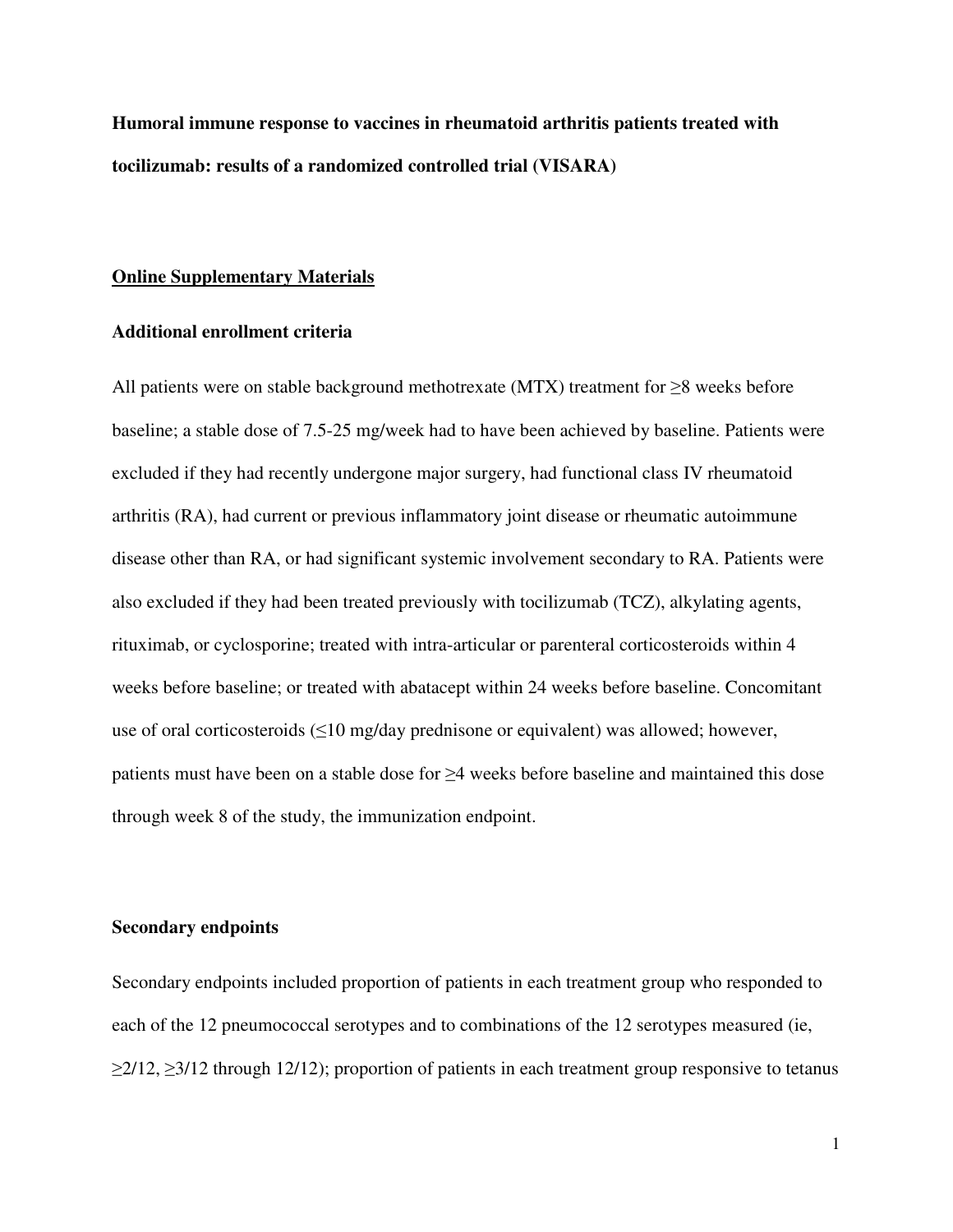toxoid vaccine (TTV), defined as antibody levels  $>0.2$  IU/mL (if baseline levels were  $< 0.1$ ) IU/mL) or a  $\geq$ 4-fold increase from baseline (if baseline levels were  $\geq$ 0.1 IU/mL) at week 8; and level of anti-pneumococcal and anti-tetanus antibodies at week 8. The pharmacodynamic activity of TCZ was evaluated by the change from baseline in C-reactive protein (CRP) level at week 8.

# **Safety assessments**

Safety assessments included evaluation of frequency and severity of adverse events (AEs), serious AEs (SAEs), clinical laboratory results, vital signs, concomitant medications, and immunogenicity assessments. Safety assessments were conducted at specified visits, and posttreatment safety follow-up assessments were conducted at weeks 24 and 28. The end of the patient's participation in the study occurred on completion of the week-28 safety follow-up visit. Patients withdrawn before week 20 were asked to return to the clinic for safety assessments at 4 and 8 weeks after the last TCZ infusion. The overall safety of 20 weeks of TCZ+MTX treatment across the entire 20-week treatment period was evaluated through an examination of pre– and post–week-8 data for patients randomly assigned to the TCZ+MTX group.

# **Analysis populations**

The primary population was the per-protocol (PP) population, which included all randomly assigned patients who received  $\geq 1$  dose of study medication and had no major protocol violations deemed to compromise the integrity of the study. The PP population was used to evaluate the primary and all secondary endpoints at week 8. Any patient who met PP criteria, received  $\geq 1$  of the vaccines (23-valent pneumococcal polysaccharide vaccine [PPV23] or TTV), and had both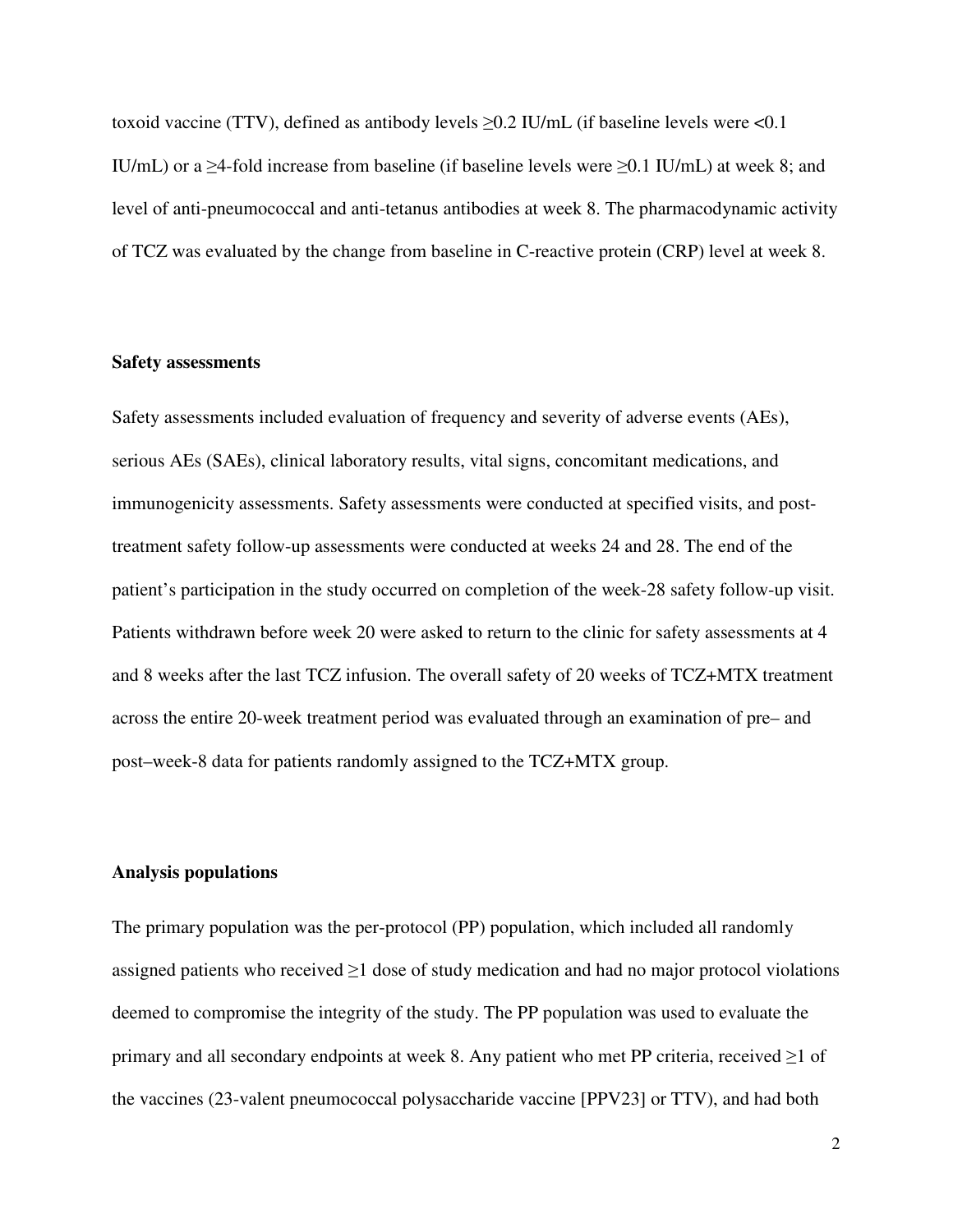pre-vaccination and post-vaccination assessments (weeks 3 and 8, respectively) of immune response to the respective vaccine was included in the primary analysis. Pre-specified analysis of the effect of age was assessed in a PP subgroup analysis of the primary endpoint for patients aged 18-50 versus 51-64 years. The population analyzed for safety included all randomly assigned patients who received  $\geq 1$  dose of study medication and had  $\geq 1$  safety assessment, including an AE assessment.

#### **Measurement of serum antibody levels**

For evaluation of anti-pneumococcal and anti-tetanus antibody levels, serum was collected and sent to a central laboratory. Batch analysis for anti-pneumococcal and anti-tetanus antibody levels was performed throughout the study, with individual patient pre-immunization and postimmunization samples analyzed at the same time. The 12 pneumococcal polysaccharide serotypes evaluated were 1, 3, 4, 6b, 8, 9n, 12f, 14, 19f, 23f, 7f, and 18c.

## **Screening failures**

Of 112 patients screened, 91 were randomized to study treatment. Reasons for screening failure included age restriction (6 patients), laboratory values (5 patients), restricted medications (2 patients), no prior treatment with  $\geq 1$  anti-tumor necrosis factor agent- $\alpha$  (2 patients), and 1 patient each because of active infection, not meeting swollen joint criteria, history of diverticulitis, latent tuberculosis that was diagnosed but not properly treated, MTX dose not stable for ≥8 weeks before baseline, and previous immunization with pneumococcal vaccine.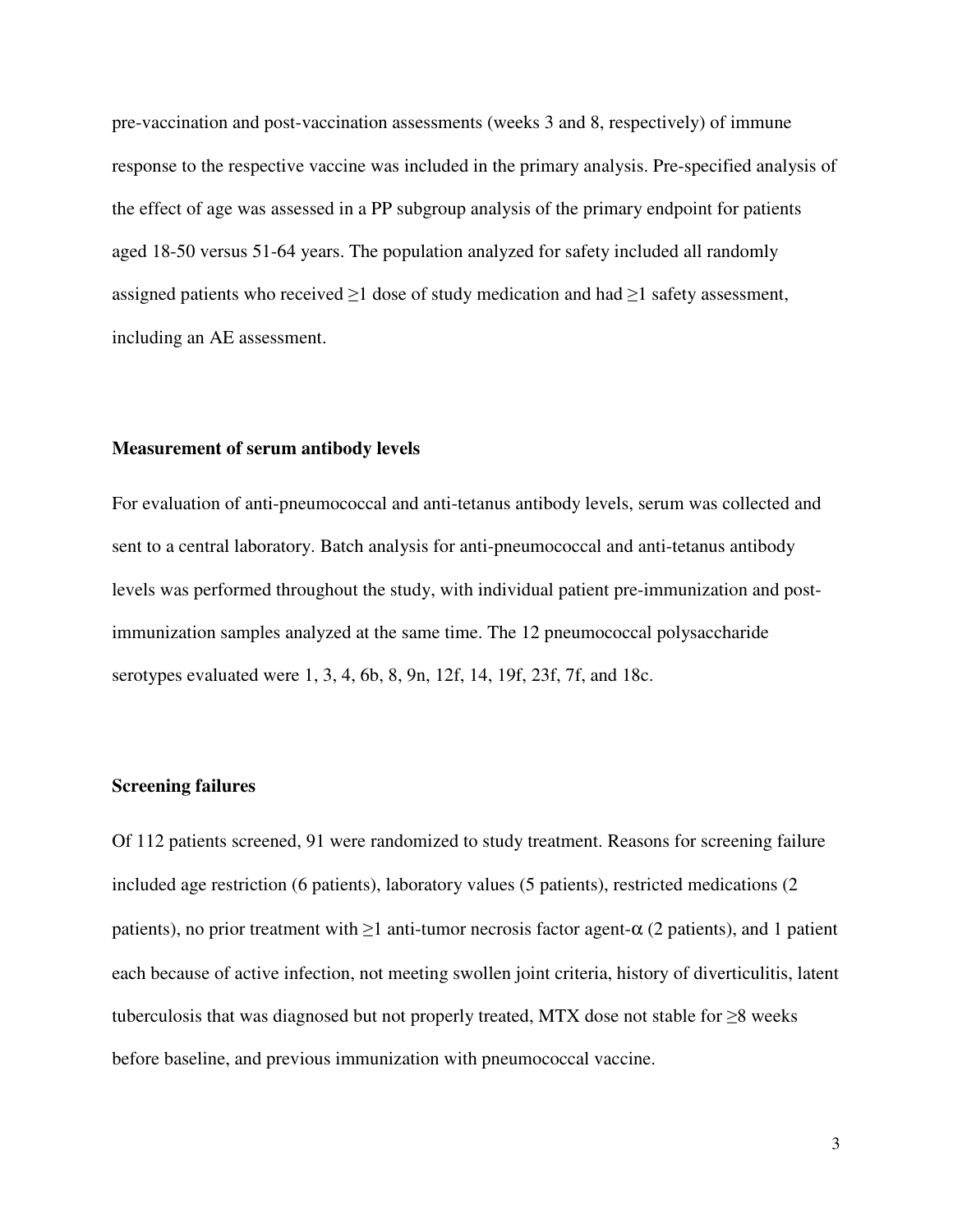|                                                      |                  | <b>TCZ</b>                       |
|------------------------------------------------------|------------------|----------------------------------|
|                                                      | <b>MTX</b>       | $(8 \text{ mg/kg}) + \text{MTX}$ |
|                                                      | $n=27$           | $n = 54$                         |
| Sex, $n$ (%)                                         |                  |                                  |
| Male                                                 | 5(18.5)          | 13(24.1)                         |
| Female                                               | 22(81.5)         | 41 (75.9)                        |
| Race, $n$ (%)                                        |                  |                                  |
| White                                                | 24 (88.9)        | 50 (92.6)                        |
| <b>Black</b>                                         | 2(7.4)           | 2(3.7)                           |
| Asian                                                | 1(3.7)           | 0(0)                             |
| American Indian/Alaskan Native                       | 0(0)             | 2(3.7)                           |
| Age, years, mean (SD)                                | 51.4(9.5)        | 51.1(8.9)                        |
| Weight, kg, mean (SD)                                | 90.0(22.9)       | 86.0 (22.8)                      |
| Ethnicity, $n$ (%)                                   |                  |                                  |
| Hispanic                                             | 1(3.7)           | 7(13.0)                          |
| Not Hispanic                                         | 26 (96.3)        | 45 (83.3)                        |
| NA                                                   | 0(0)             | 2(3.7)                           |
| Duration of RA, years, mean (SD)                     | 8.4(7.0)         | 13.2(11.5)                       |
| Baseline oral corticosteroid use, n (%)              |                  |                                  |
| N <sub>o</sub>                                       | 18 (66.7)        | 30(55.6)                         |
| Yes                                                  | 9(33.3)          | 24 (44.4)                        |
| Baseline oral corticosteroid dose, mg/day, mean (SD) | 7.0(2.9)         | 7.2(3.0)                         |
| Baseline methotrexate dose, mg/week, mean (SD)       | 15.3(5.0)        | 17.0(5.2)                        |
| Baseline RF positivity (positive >15), $n$ (%)       |                  |                                  |
| N <sub>o</sub>                                       | 10(37.0)         | 22(40.7)                         |
| Yes                                                  | 17(63.0)         | 32 (59.3)                        |
| Baseline anti-CCP positivity, n (%)                  |                  |                                  |
| N <sub>o</sub>                                       | 12(44.4)         | 23 $(43.4)^{b}$                  |
| Yes                                                  | 15(55.6)         | $30(56.6)^b$                     |
| Baseline anti-pneumococcal antibody, mg/L, mean (SD) | 85.9 $(116.9)^a$ | 72.3 $(61.8)^b$                  |
| Baseline anti-tetanus, IU/mL, mean (SD)              | 2.7(2.6)         | 2.1 $(1.9)^b$                    |

**Supplementary Table S1.** Baseline demographics and disease characteristics (per-protocol population)

CCP, cyclic citrullinated protein; MTX, methotrexate; NA, not available; RA, rheumatoid arthritis; RF, rheumatoid factor; SD, standard deviation; TCZ, tocilizumab.

 $n=25$ ;  $b_n=53$ .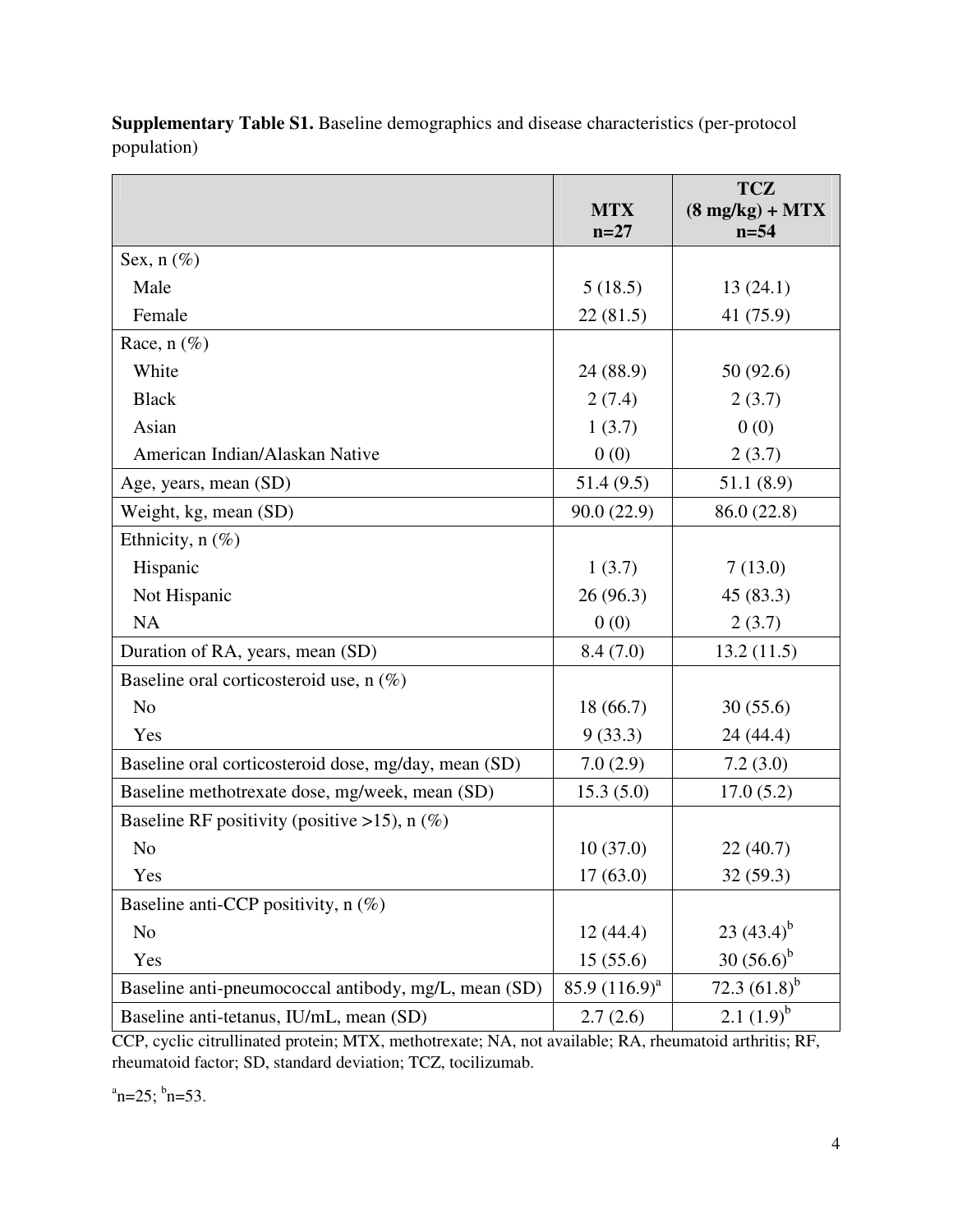# **Supplementary Table S2. C-Reactive protein levels**

|                            | <b>Baseline</b>      |                                                       | Week 3               |                                                       | Week 8               |                                                       |
|----------------------------|----------------------|-------------------------------------------------------|----------------------|-------------------------------------------------------|----------------------|-------------------------------------------------------|
|                            | <b>MTX</b><br>$n=27$ | <b>TCZ</b><br>$(8 \text{ mg/kg})$<br>$+MTX$<br>$n=54$ | <b>MTX</b><br>$n=25$ | <b>TCZ</b><br>$(8 \text{ mg/kg})$<br>$+MTX$<br>$n=50$ | <b>MTX</b><br>$n=26$ | <b>TCZ</b><br>$(8 \text{ mg/kg})$<br>$+MTX$<br>$n=50$ |
| CRP, mg/dL,<br>mean $(SD)$ | 0.90(1.04)           | 0.84(0.98)                                            | 1.24(1.32)           | 0.09(0.17)                                            | 0.84(0.86)           | 0.10(0.18)                                            |

CRP, C-reactive protein; MTX, methotrexate; SD, standard deviation; TCZ, tocilizumab.